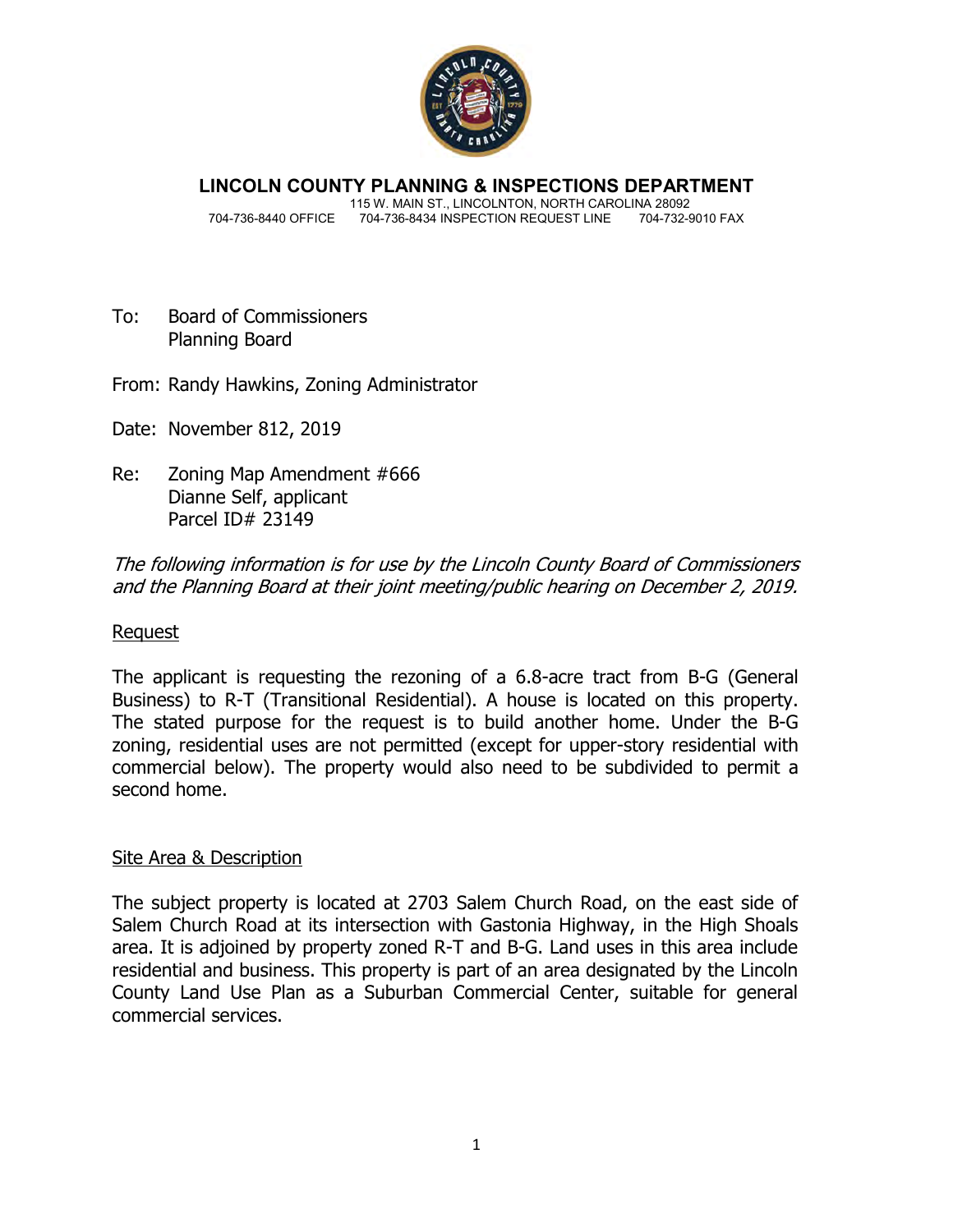### Additional Information

#### **Permitted uses**

Under current B-G zoning: retail sales, offices, personal services, church, etc. Under proposed R-T zoning: site-built house, modular home, manufactured home (singlewide or doublewide), duplex, church.

#### **Adjoining zoning and uses**

East: zoned R-T, residence. South: zoned R-T, residence. West (opposite side of Gastonia Highway): zoned B-G and R-T, commercial building and vacant lot. North: zoned B-G, residence.

#### Staff's Recommendation

 Under state law, prior to adopting or rejecting a zoning amendment, the Board of Commissioners must adopt one of the following statements:

- (1) A statement approving the zoning amendment and describing its consistency with an adopted comprehensive plan and explaining why the action taken is reasonable and in the public interest.
- (2) A statement rejecting the zoning amendment and describing its inconsistency with an adopted comprehensive plan and explaining why the action taken is reasonable and in the public interest.
- (3) A statement approving the zoning amendment and containing at least all of the following:
	- a. A declaration that the approval is also deemed an amendment to the comprehensive plan.
	- b. An explanation of the change in conditions the governing board took into account in amending the plan to meet the development needs of the community.
	- c. Why the action taken is reasonable and in the public interest.

 Staff recommends that the Board of Commissioners exercise Option 3. See proposed statement on following page.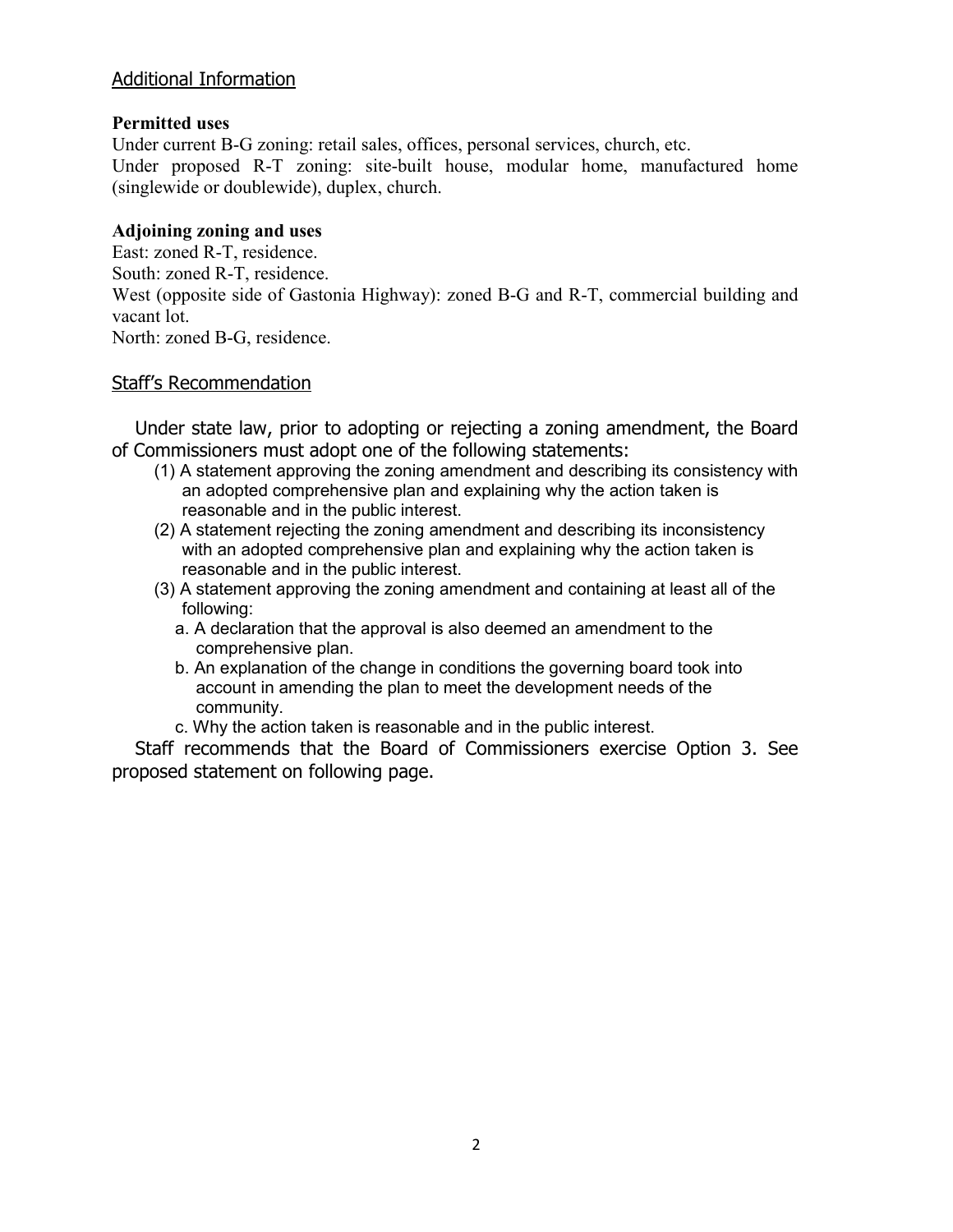

**LINCOLN COUNTY PLANNING & INSPECTIONS DEPARTMENT** 115 W. MAIN ST., LINCOLNTON, NORTH CAROLINA 28092 704-736-8440 OFFICE 704-736-8434 INSPECTION REQUEST LINE

## **Proposed Statement Approving Zoning Amendment, Simultaneously Amending Land Use Plan**

Case No. **ZMA #666** 

Applicant **Dianne Self** 

Parcel ID# **23149** 

Location **2703 Salem Church Road** 

Proposed amendment **rezone from B-G to R-T** 

**The Board of Commissioners approves this zoning amendment and hereby declares that this approval is also deemed an amendment to the Lincoln County Land Use Plan to designate this property as Large Lot Residential. In amending the Land Use Plan, the Board of Commissioners took into account the following:** 

**1) There appears to be an adequate supply of commercially zoned property in this area to meet the development needs of the community.** 

**2) This property is adjoined on three sides by properties with residential uses.** 

**3) This property adjoins an area designated as Large Lot Residential.** 

This proposed amendment **is reasonable and in the public interest** in that:

**The immediate area is largely residential. This property is located adjacent to properties zoned R-T. The rezoning will bring the existing use of the property into conformity and will allow a second home to be located on the property (pending subdivision of the property).**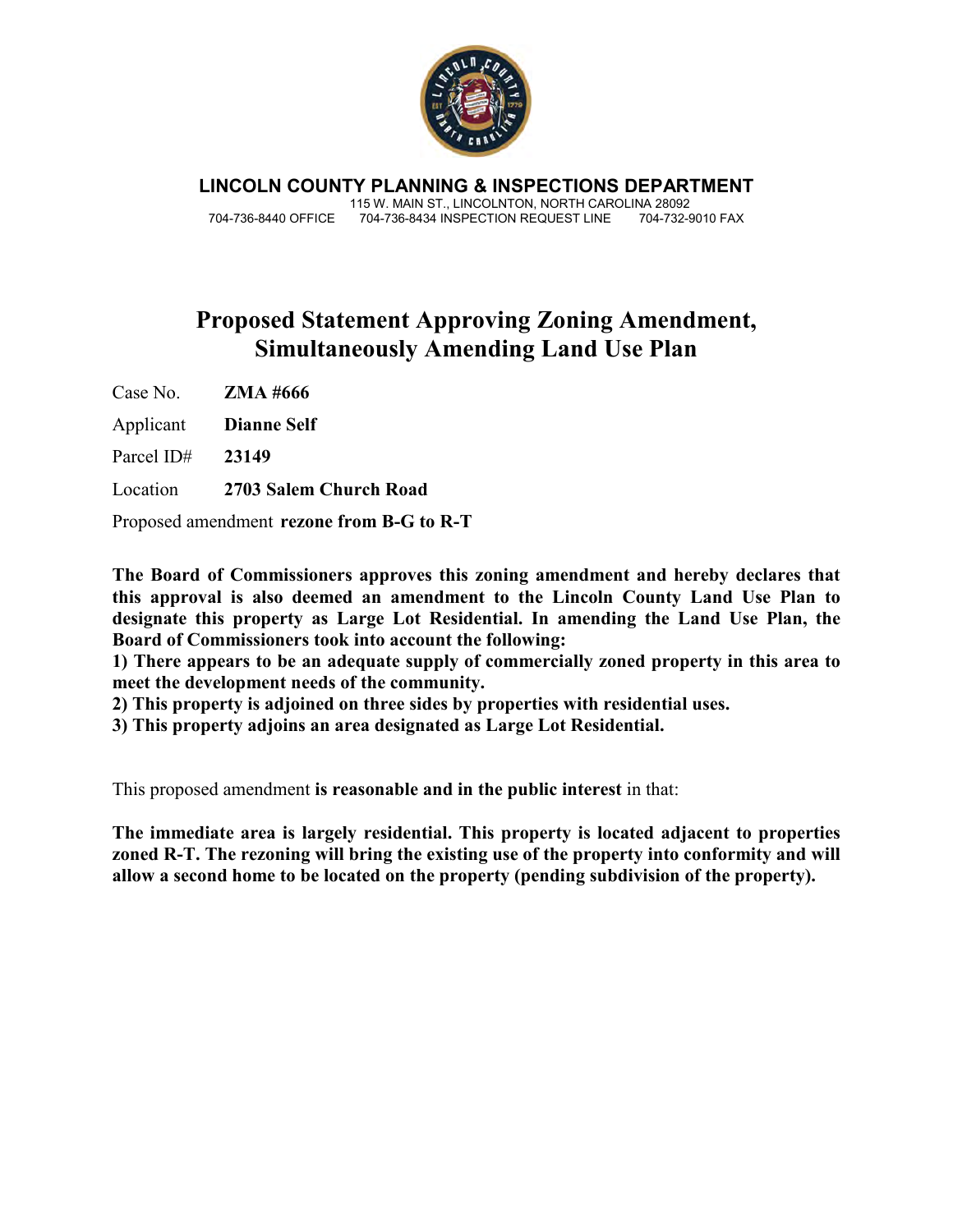|          | <b>Zoning Map Amendment Application</b><br><b>Lincoln County Planning and Inspections Department</b><br>Zoning Administrator<br>302 N. Academy St., Lincolnton, NC 28092<br>Phone: (704) 736-8440 Fax: (704) 732-9010                |
|----------|--------------------------------------------------------------------------------------------------------------------------------------------------------------------------------------------------------------------------------------|
| Part I   | $\frac{\text{Part1}}{\text{Application Name}}$ $\frac{\text{Dir}(\text{Andre})}{\text{Dir}(\text{E})}$                                                                                                                               |
|          | Applicant Address P.6. Box 510 High Shoals NC 28077                                                                                                                                                                                  |
|          | Applicant Phone Number $\sqrt{704-685-5856}$                                                                                                                                                                                         |
|          | Property Owner's Name ______ Sarve as above                                                                                                                                                                                          |
|          | Property Owner's Address <u>Community of the Secret Secret Secret Secret Secret Secret Secret Secret Secret Secret Secret Secret Secret Secret Secret Secret Secret Secret Secret Secret Secret Secret Secret Secret Secret Secr</u> |
|          | Property Owner's Phone Number                                                                                                                                                                                                        |
| Part II  | $\frac{\text{Part II}}{\text{Property Location 2703} }$ Salem Church Rd Sween to                                                                                                                                                     |
|          | Property ID # (10 digits) $3641 \cdot 43 - 142$ Property Size $\lfloor \cdot \cdot \cdot \rfloor$ $\alpha$                                                                                                                           |
|          | Parcel # (5 digits) $23149$ Deed Book(s) $2019$ Page(s) $138$                                                                                                                                                                        |
| Part III | Existing Zoning District $\beta G$ Proposed Zoning District $\mathbb{R} \cdot \mathbb{T}$                                                                                                                                            |
|          | Briefly describe how the property is currently being used and any existing structures.<br>have a property                                                                                                                            |
|          | Briefly explain the proposed use and/or structure which would require a rezoning.<br>puild crotte home or acreage                                                                                                                    |

#### APPLICATION FEE (less than 2 acres \$200, 2-5 acres \$400, 5+ acre \$800) MUST BE RECEIVED BEFORE PROCESSING.

I hereby certify that all of the information provided for this application and attachments is true and correct to the best of my knowledge.

 $\overline{\phantom{0}}$ rive Applicant

 $9 - 36 - 19$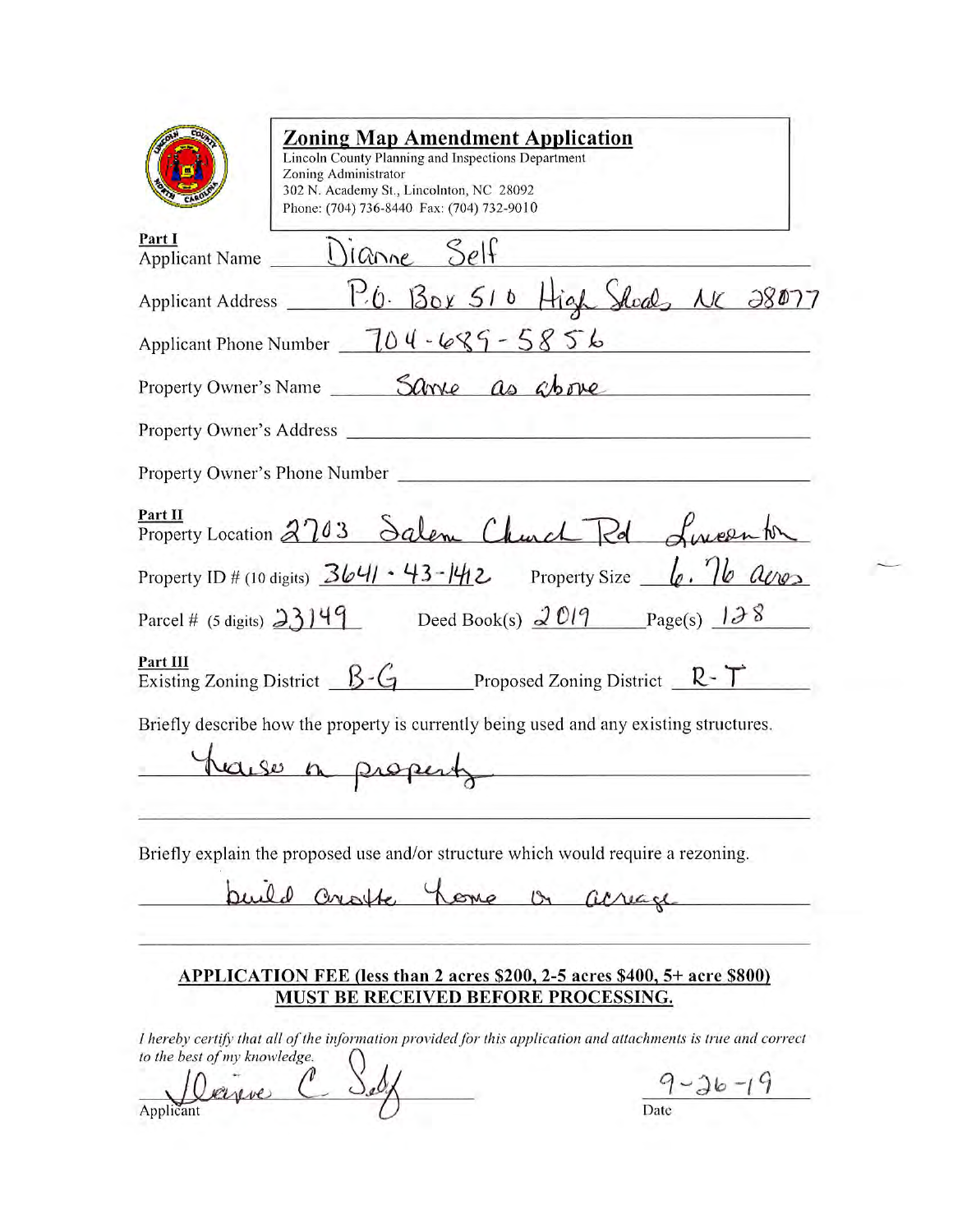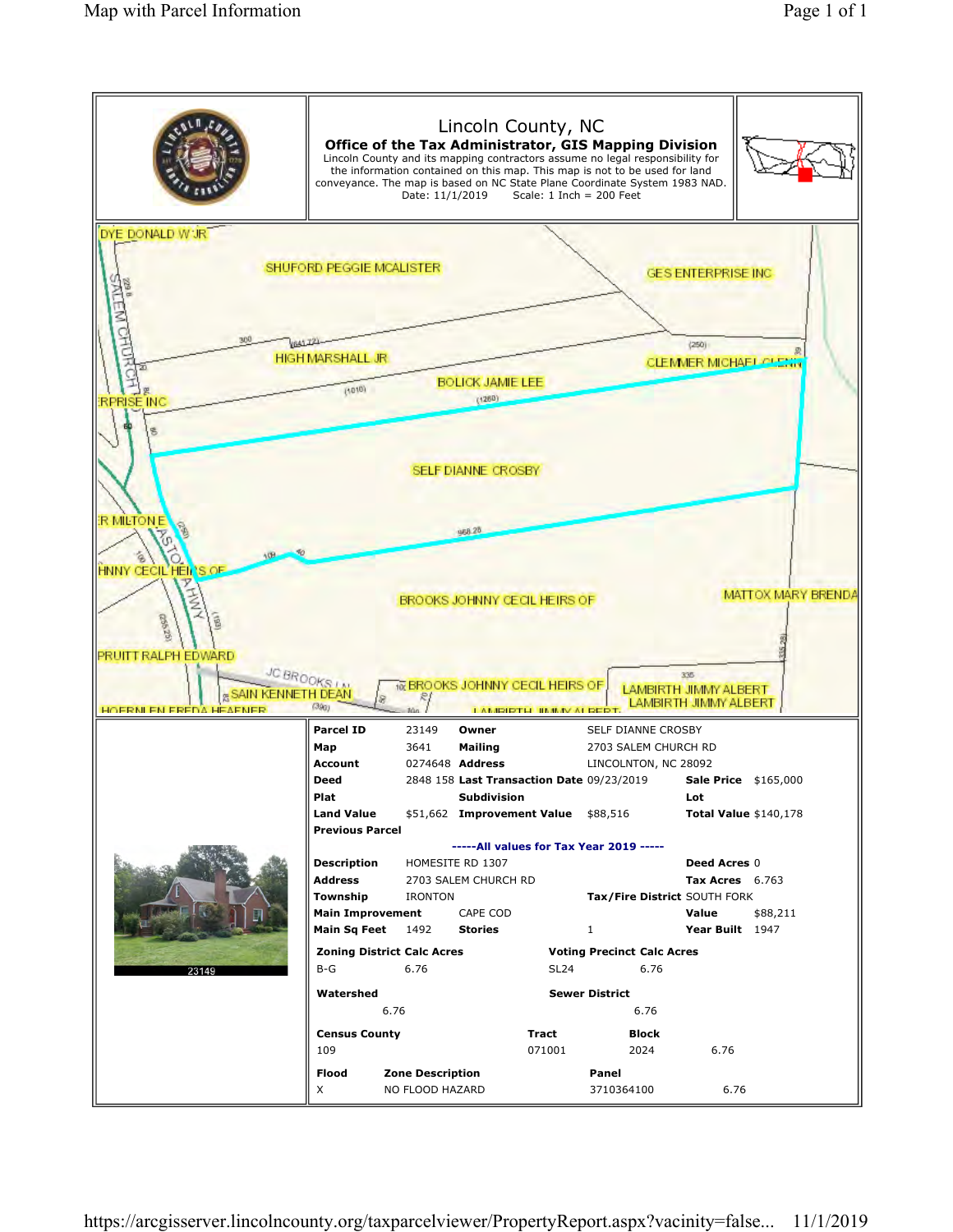# Zoning Map Amendment #666subject property is outlined in blue



November 1, 2019

Esri., Inc., Lincoln County, NC

0 100 200 Feet